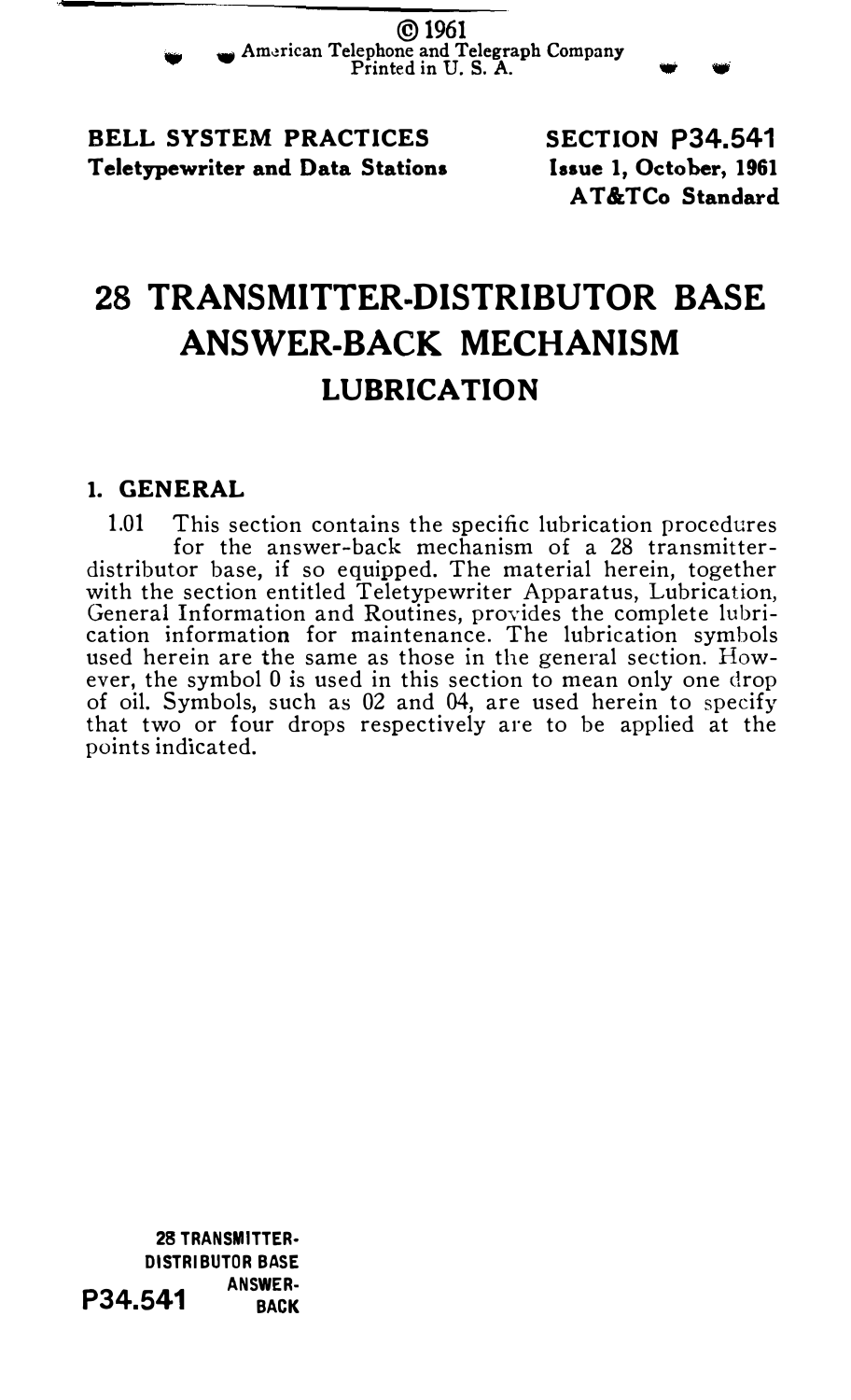

2.02 Contact Lever Assembly





i.

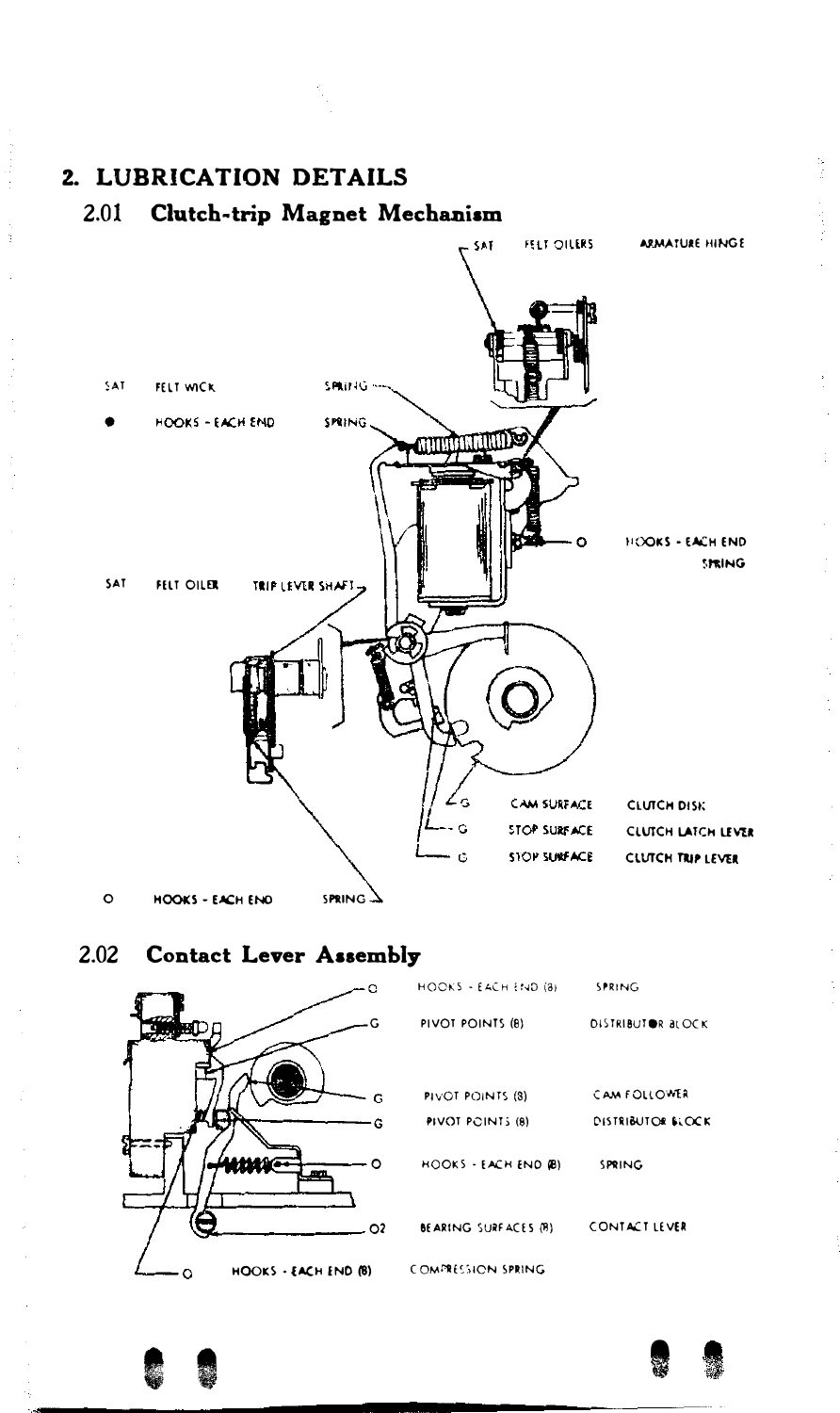

# 2.04 Driven and Driving Gears



28 TRANSMITTER-**DISTRIBUTOR BASE ANSWER-DOA CA4** . . . . .

# 2.03 Cam Shaft and Clutch Assembly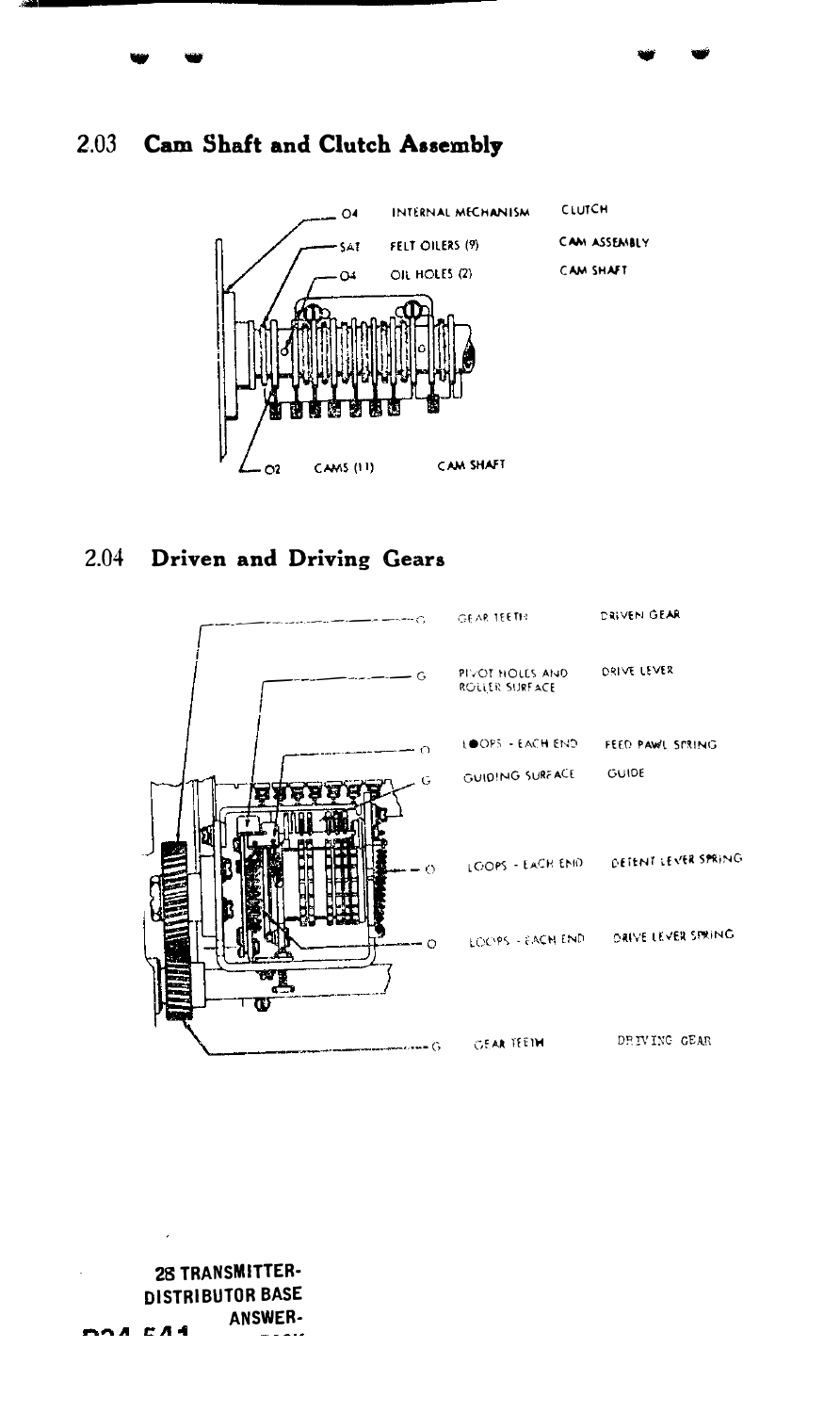



INSULATOR SURFACE CONTACT ASSEMBLY  $\mathcal{L}_{\mathcal{A}}=\mathcal{L}_{\mathcal{A}}$  and  $\mathcal{A}_{\mathcal{A}}$  are defined as

 $\tilde{\mathcal{L}}$ 





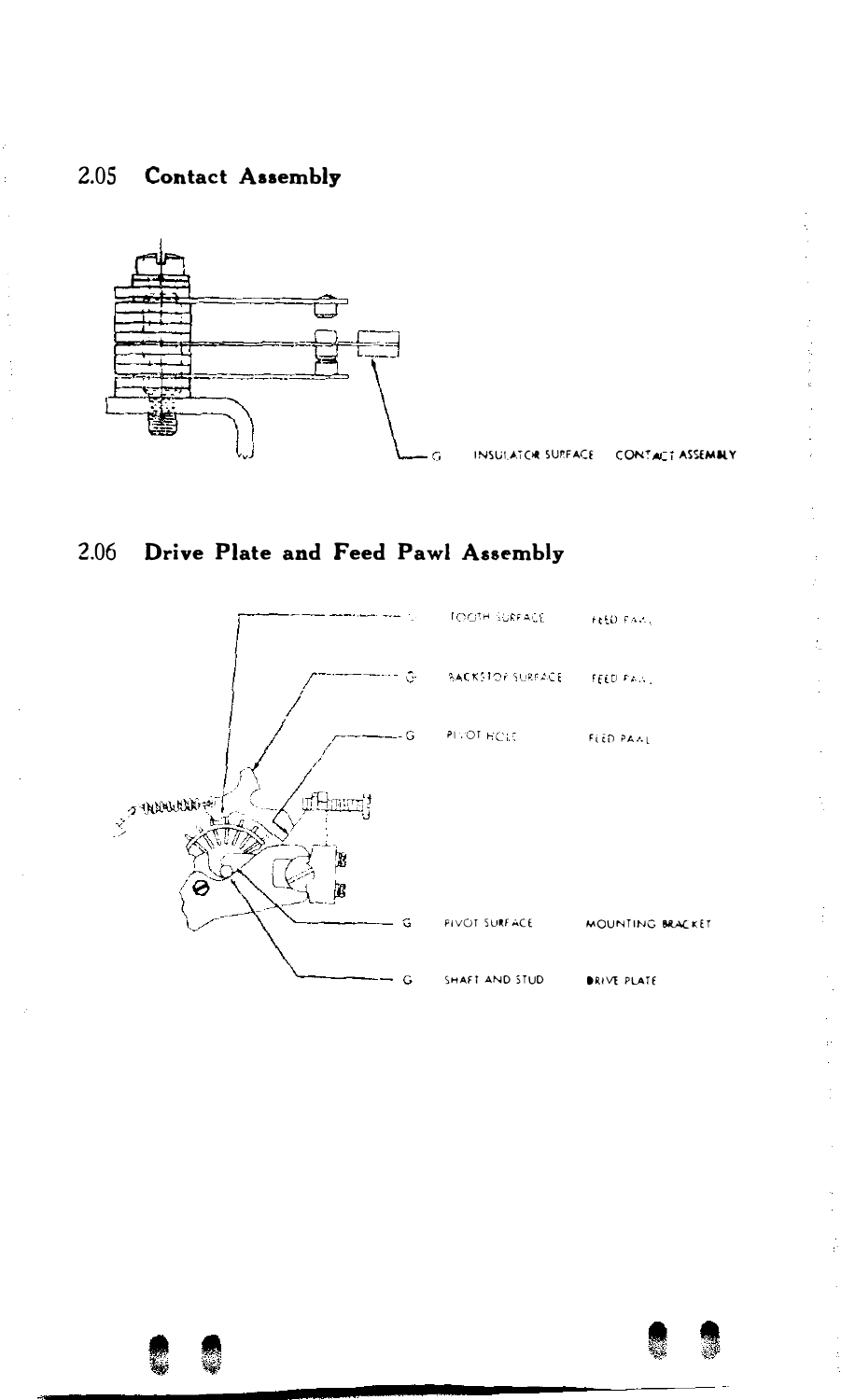## 2.07 Detent Lever



#### 2.08 **Base Gears**



# 3. ASSOCIATED BELL SYSTEM PRACTICE

3.01 The following Bell System Practice provides additional information that may be required in connection with this section.

Subject Section Alphabetical Index of 28-type Equipment, Bell System Practices, and Associated 28 ASR Station P34.001 28 TRANSMITTER-**DISTRIBUTOR BASE** 

**ANSWER-**P34.541 **BACK**  $P_{\text{max}}$